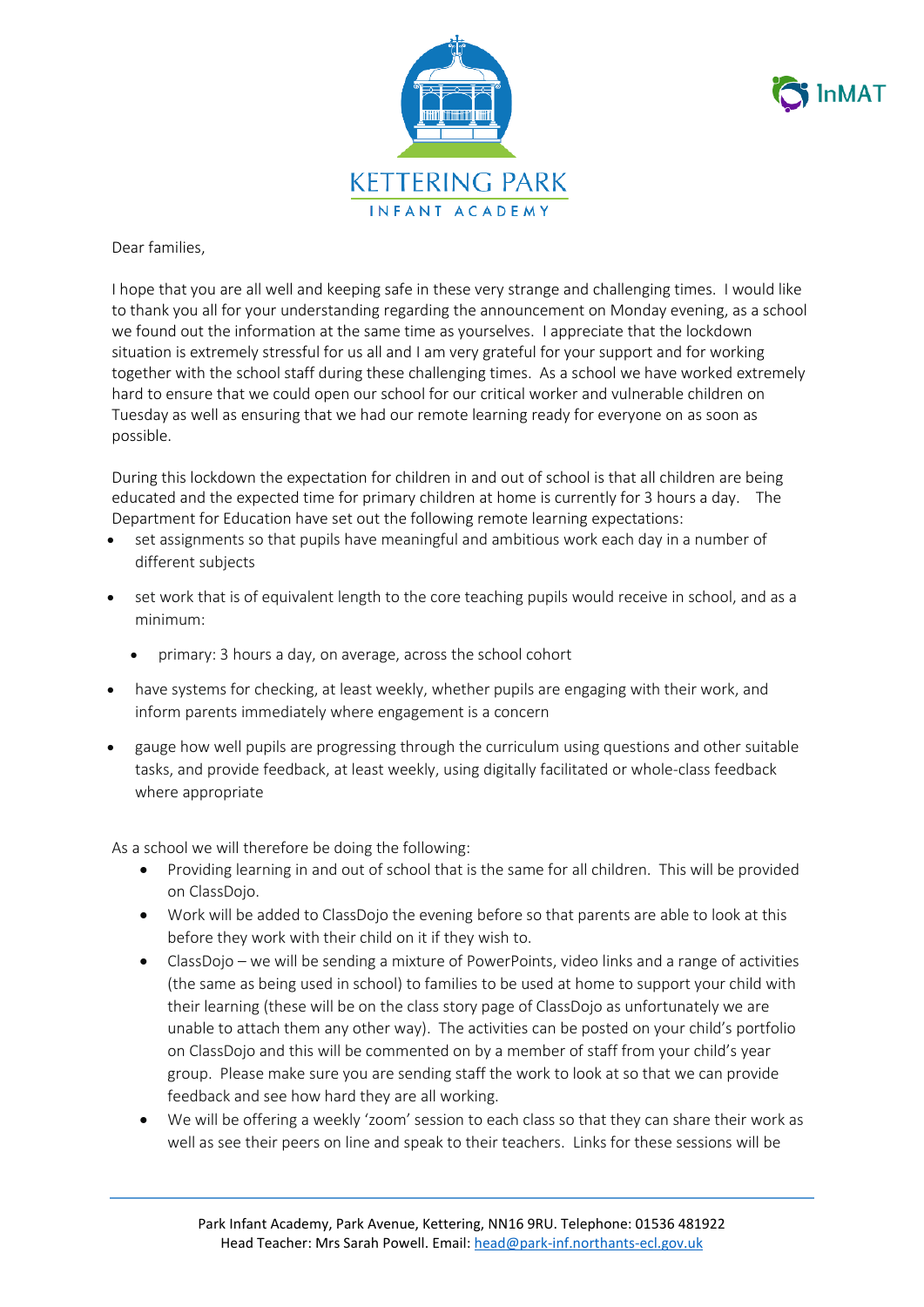



sent via school ping and on ClassDojo. There will initially be one session per week for each class.

- Weekly phone calls all families will be called each week by a member of staff in your child's year group where possible. These may come up as an unknown number, staff will inform you on ClassDojo if they will be making a phone call that day that is likely to show as 'withheld' so please try to answer this. Some families may receive more than one call a week.
- All staff will be working in school either working directly with the children, supporting online learning or making phone calls.
- We are working with the trust to provide 'live' teaching to the children and will put this into place as quickly as we can.
- Progress report following feedback from our survey last term you will be receiving a progress report from your child's class teacher which will also contain a target that will also support you with the remote learning during this time.

If your child is in school they will have completed the work that has been set on ClassDojo as all children will be doing the same.

A timetable will be sent out to families outlining the hours which staff will spend on different areas of learning to ensure that the children are provided with the expected hours of learning each day as mentioned at the start of this letter.

Work can be completed on paper or using a computer, photographed and uploaded to the child's individual Dojo portfolio daily. I understand that you may be finding accessing this work complicated due to not having enough devices, sharing devices etc. and we will work with families to support them in any way we can.

If you require the school to provide a pack for your child containing paper and a pencil as a starter pack to complete the work which is set then please do get in contact with the school via phoning into the office or by messaging your child's teacher on ClassDojo.

All staff will continue to work full time with the children in school as well as supporting learning at home. As a school we will be monitoring closely the online engagement of children and will be contacting parents / carers where we have concerns. Please continue to communicate fully with the school through ClassDojo, emailing the office or phoning the office which will be manned each day between 8:15am and 3:45pm.

As a school, we will continue to send out newsletters from year groups and also a whole school which will celebrate the learning which has taken place both at home and in school.

It is so sad not having all the children in school but we know that we will all continue to work together fully to support all members of our community and to stay safe.

Please do not hesitate to contact myself with any questions or concerns. Take care and stay safe. Mrs Powell